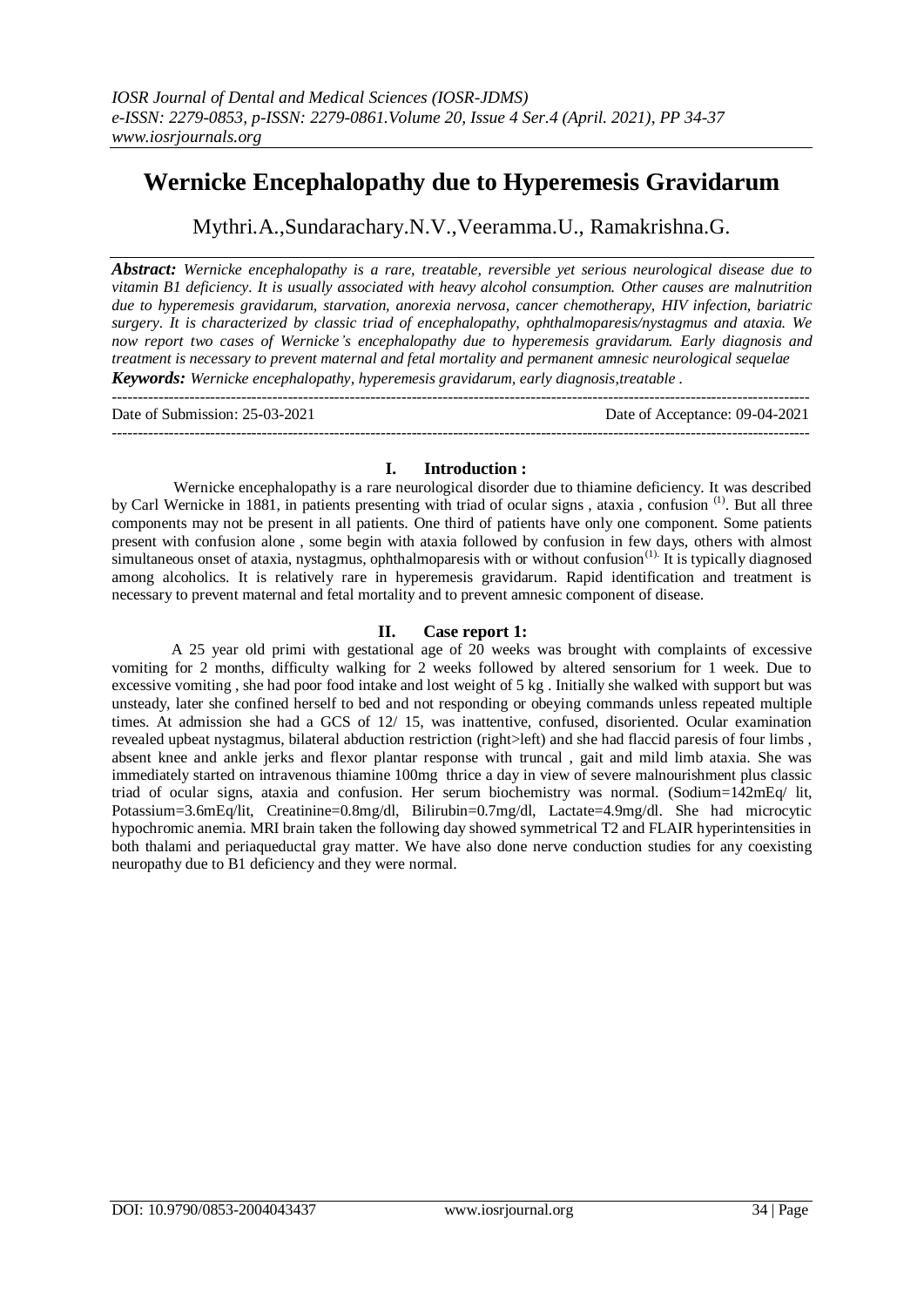*Wernicke Encephalopathy due to Hyperemesis Gravidarum*



*Figure 1.FLAIR-MRI Brain showing hyperintensities in periaqueductal gray matter*



**Figure 2.** FLAIR-MRI Brain showing symmetrical hyperintensities in both thalami

After a week , patient became conscious , oriented, able to sit , walk without support but gait was widebased and unsteady. Abduction of eye improved but upbeat nystagmus persisted. After 3 weeks ataxia improved further , but gait was widebased and vertical nystagmus persisted. She delivered a healthy male baby at 37 weeks of gestation. She had persistent widebased gait and vertical nystagmus but no features of Korsokoff psychosis.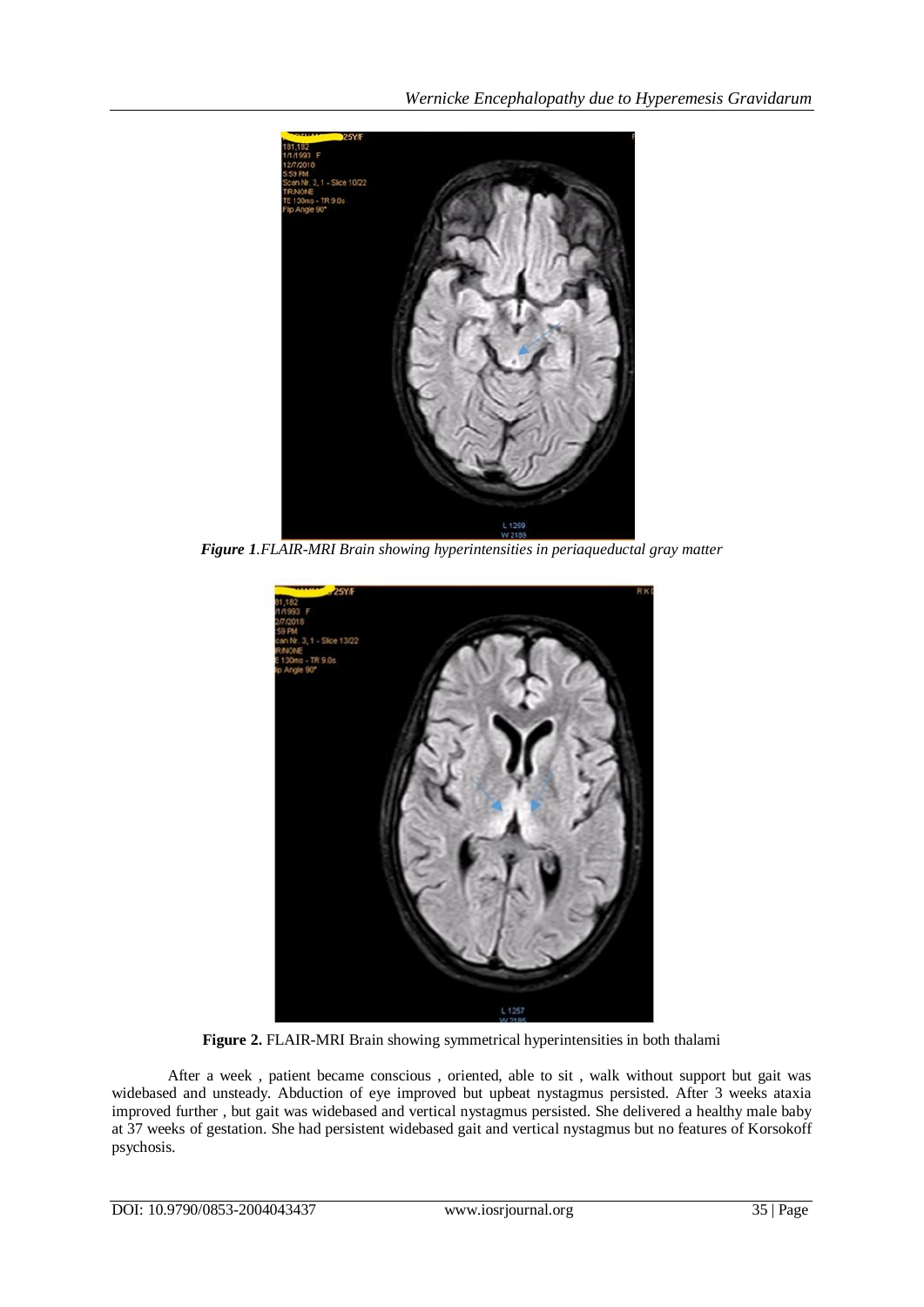#### **Case report 2:**

A 20 year female was brought with chief complaints of difficulty walking, numb feeling of all limbs, tremulousness of upper limbs for 2 weeks. The complaints were progressive . Initially she walked on her own, later with support then unable to stand and later unable to sit. Her mother complained about her inattentiveness, apathy and she drifts off to sleep easily for the past one week. She conceived 13 weeks back , she had intractable vomiting for 2 months, had intrauterine death at 13 week gestation , underwent extraction, 4 days afterwhich the above complaints started. At admission she had a GCS of 15/15. Vitals were stable. She had both horizontal and vertical gaze evoked nystagmus with paresis of all limbs with stance ataxia, gait ataxia, and limb ataxia with intention tremor. Deep tendon reflexes were hyporeflexic and plantar response was flexor. She was immediately started on intravenous thiamine 300mg/day .Serum electrolytes were normal. MRI showed subtle FLAIR hyperintensities in bilateral thalami



*Figure 2.FLAIR-MRI BRAIN showing subtle hyperintensities in bilateral thalami.*

Her nerve conduction studies were normal at admission and a week later. She improved on thiamine, walked with support in 4 days. But the gait was wide based. Fine horizontal gaze evoked nystagmus persisted. She was discharged a week later with oral thiamine 300mg/ day.

#### **III. Discussion:**

 Wernicke encephalopathy is mostly seen in alcoholics. But it can occur in any malnourished state. Prevalence of Wernicke encephalopathy in non alcoholic patient varies from  $0.04\%$  -0.13%<sup>(2)</sup>. Most frequent causes of Wernicke encephalopathy in non alcoholic patient are cancer and gastrointestinal surgery.<sup>(3)</sup>

 Thiamine pyrophosphate is biologically active form of vitamin B1. It is essential coenzyme in many biochemical pathways<sup>(4)</sup>. Daily requirement of thiamine is 1.1 mg in females and it increases to 1.5 mg /day during pregnancy and even more when absorption is impaired due to hyperemesis<sup>(5).</sup> Wernicke encephalopathy in pregnancy , although reversible, is associated with major complications both for the mother and fetus. Mother can be left with permanent neurological deficits if treatment is delayed and also it can also cause mortality if left untreated. Wernicke encephalopathy can lead to miscarriage, preterm birth, intrauterine growth retardation<sup>(2).</sup>

 T2 and FLAIR hyperintensities ( representing early reversible cytotoxic edema) in both thalami, mammillary bodies and periqueductal gray matter is the typical radiological lesion<sup>(2).</sup>

Wernicke encephalopathy should be suspected in any patient with severe malnourishment, particularly when they were given dextrose containing intravenous fluids with out supplementation of thiamine, presenting with triad of ataxia, confusion and ocular signs(nystagmus ,ophthalmoparesis). Thiamine should be started immediately without waiting for imaging because delay in treatment may lead to permanent Korsokoff syndrome. Complete remission of Wernicke encephalopathy is rarely obtained. In a review of 49 cases by Choissi et al, symptom resolution takes months and complete resolution was obtained in only 14 cases.(5)

 Both of our patients were primi from low socio economic status with malnutrition and intractable vomiting, presented with classic triad . Both were immediately started on thiamine. But, they were left with persistent wide based ataxic gait and nystagmus.